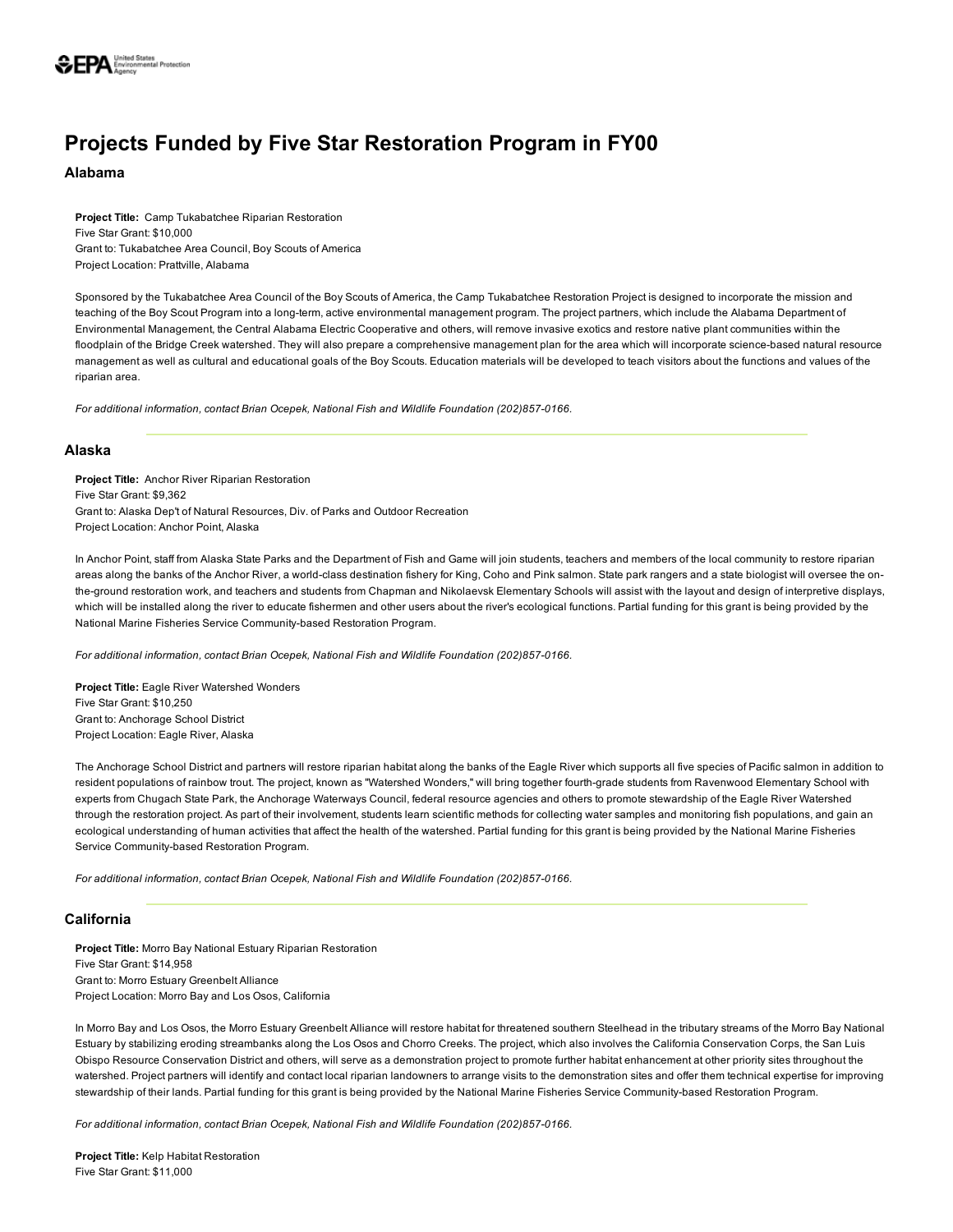#### Grant to: Orange County CoastKeeper Project Location: Corona Del Mar and Laguna Beach, California

The Orange County CoastKeeper in partnership with the Orange County Regional Occupation Program, the Santa Monica CoastKeeper, Coastal Marine Technology, Alliance to Rescue Crystal Cove, and Environment Now is working to begin a community-based Kelp Habitat Restoration Project. Kelp beds located along the Southern California coasts provide critical habitat for over 800 marine species, but are in severe ecological distress in the region. The project will involve kelp restoration of three to five 1,000-square-feet sections in the Crystal Cove State Park Marine Preserve. A team of trained divers will restore the area with kelp plants grown by students from several Orange County schools. Each section will be maintained and tracked for growth by a team of community divers, as well as by students through underwater and aerial photographs. Partial funding for this grant is being provided by the National Marine Fisheries Service Community-based Restoration Program.

#### For additional information, contact Abigail Friedman, National Association of Counties (202)942-4225.

Project Title: San Antonio Creek Riparian Restoration Five Star Grant: \$8,000 Grant to: County of Santa Barbara, Parks Department Project Location: Goleta, California

The County of Santa Barbara Parks Department is working the Santa Barbara Urban Creeks Council, Santa Barbara Audubon Society, University of California and the U.S. Fish and Wildlife Service to restore 1600-feet of the San Antonio Creek and two-and-one-half-acres of stream bank located in a local suburban neighborhood. Sycamore and oak trees will be planted, invasive non-native plants will be removed, a drip irrigation system will be installed, and educational signs will be placed in the area with help from partners and community volunteers. The project will serve as a model for 50 local riparian and wetland restoration projects targeted for the South Coast of Santa Barbara County.

#### *For additional information, contact Abigail Friedman, National Association of Counties (202)9424225.*

Project Title: Ballona Lagoon Wetland Restoration Five Star Grant: \$15,000 Grant to: City of Los Angeles, Department of Public Works Project Location: Los Angeles, California

The Ballona Lagoon Wetland Restoration Project represents the third phase of a multi-year effort to restore the banks of the Ballona Lagoon, an area of scarce estuarine and intertidal habitat for 9 species of marine fish and nearly 60 species of birds, including the endangered California least tern. The project is sponsored by the City of Los Angeles' Department of Public Works, and partners include the Port of Los Angeles, Heal the Bay, and others. The project will result in the development of a diverse salt marsh habitat in the intertidal area of the lagoon which will contribute to the overall health of the lagoon as a more complete ecosystem. The restoration efforts will be complemented by a community outreach component as ongoing educational tours of the lagoon are offered by local environmental groups to local school children and the general public. Partial funding for this grant is being provided by the National Marine Fisheries Service Community-based Restoration Program.

#### For additional information, contact Brian Ocepek, National Fish and Wildlife Foundation (202)857-0166.

Project Title: Norton Creek Wildlife Area Riparian Restoration Five Star Grant: \$5,462 Grant to: McKinleyville Parks and Recreation Project Location: McKinleyville, California

In Humbolt County, a pilot project has been designed to integrate restored wildlife habitat into a suburban neighborhood setting while enhancing local school and community environmental education programs. McKinleyville Parks and Recreation, in partnership with the California Department of Fish and Game, McKinleyville High School and others, will conduct on-the-ground restoration activities and create an outdoor classroom within the Norton Creek Wildlife Area, a 1.7-acre tract of emergent wetlands and riparian forest that provides critical habitat for coastal cutthroat trout and several species of neo-tropical migratory birds. The enhancement of the area will reinforce the attitudes of the residents of McKinleyville and surrounding communities concerning the significance of habitat restoration, community involvement, and the value of natural open space. Partial funding for this grant is being provided by the National Marine Fisheries Service Community-based Restoration Program.

For additional information, contact Brian Ocepek, National Fish and Wildlife Foundation (202)857-0166.

Project Title: Crissy Field Wetland Restoration Five Star Grant: \$10,000 Grant to: San Francisco Conservation Corps Project Location: San Francisco, California

The Crissy Field Wetland Restoration Project, sponsored by the San Francisco Conservation Corps, represents the final phase of a massive three-year, community-based effort to restore Crissy Field and other critical wetland and riparian habitats of the Golden Gate National Recreation Area. Project partners include the Golden Gate National Parks Association, AmeriCorps, and others. The restoration of Crissy Field will result in 20 acres of tidal wetlands, 15 acres of sand dunes, picnic areas, interpretive trails, and field education sites. The school stewardship component of the project offers field-based environmental education curriculum and a sense of ownership in the project to local middle school and high school students who are given the opportunity to "adopt" certain sites within the park for their continuous educational use throughout the year.

For additional information, contact Brian Ocepek, National Fish and Wildlife Foundation (202)857-0166.

# Colorado

Project Title: Sombrero Marsh Restoration Five Star Grant: \$10,000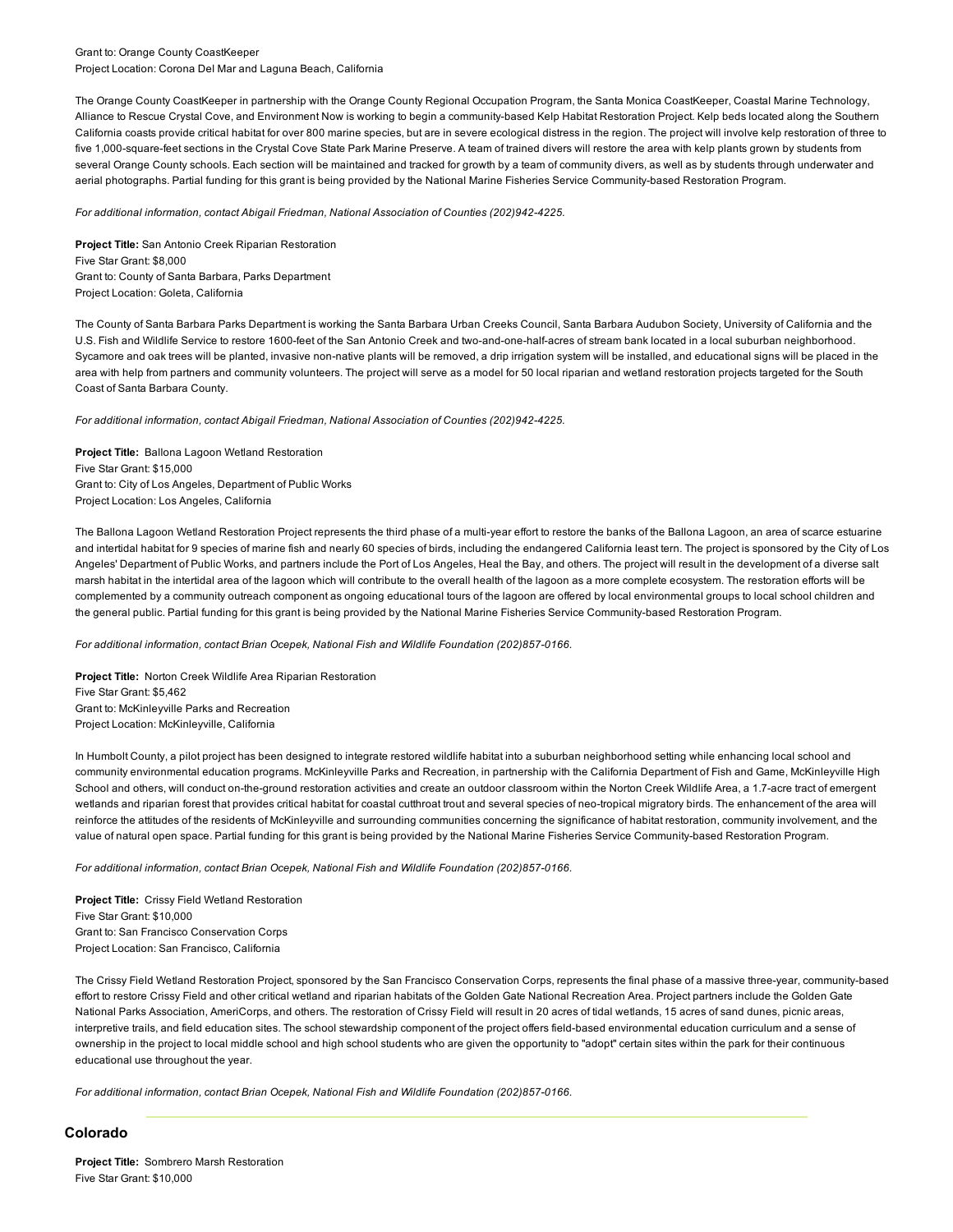In Boulder, the Thorne Ecological Institute will restore wetlands and uplands and construct an outdoor learning center in the Sombrero Marsh, the only naturally-occurring depressional wetland of its size (20 acres) in Boulder Valley. Project partners include the City of Boulder Open Space, the Boulder Valley School District, and others. Students, who will receive community service credit for their efforts, will be encouraged to use the marsh for research on wetland functions. The project will serve as a model for community involvement in the protection and management of a valuable natural resource in an urban environment.

For additional information, contact Brian Ocepek, National Fish and Wildlife Foundation (202)857-0166.

Project Title: Yampa River Restoration Five Star Grant: \$10,000 Grant to: The Nature Conservancy of Colorado Project Location: Hayden, Colorado

In the Yampa Valley, The Nature Conservancy of Colorado will conduct riparian restoration efforts in the Morgan Bottoms reach of the Yampa River between Mt. Harris and the Town of Hayden. The Yampa River Restoration Project, which will also involve the Rocky Mountain Youth Corps, the Yampa Valley Community Foundation, and others, will increase habitat for a diverse community of birds and mammals that breed, forage, and winter in the forests and shrublands along the river, including bald eagles, sandhill cranes, river otter, and mink. The bank protection afforded by the woody vegetation will also reduce the amount of sediment in the channel, thus improving water quality and increasing agricultural productivity for local farmers and ranchers. Local community volunteers and students will participate in the on-theground restoration work, and a four-day teacher workshop will be held focusing on local river issues.

For additional information, contact Brian Ocepek, National Fish and Wildlife Foundation (202)857-0166.

# District of Columbia

Project Title: Submerged Aquatic Vegetation Restoration in the Anacostia and Potomac Rivers Five Star Grant: \$ 10,000 Grant to: Alliance for Chesapeake Bay, Inc. Project Location: Washington, D.C.

Restoration of submerged aquatic vegetation (SAVs), which serve as critical feeding, nursery, and refuge habitats for a number of ecologically and economically valuable species, is a priority in the Chesapeake Bay Watershed. The Alliance for the Chesapeake Bay in partnership with the District of Columbia, the Living Classrooms Foundation, the Conservation Corps, and the Underwater Adventure Seekers Dive Club, will restore SAVs in the lower Anacostia River and in the Potomac River. The project involves training teachers and students from at least three schools in the District of Columbia to grow approximately 1,500 aquatic plant seedlings. Students will receive classroom education on SAV restoration as well as participate in transplanting the seedlings they raised in the classroom.

*For additional information, contact Abigail Friedman, National Association of Counties (202)9424225.*

# Florida

Project Title: Engstrom Lake Wetland Reclamation Five Star Grant: \$10,000 Grant to: CSR Rinker Project Location: Clermont, Florida

CSR Rinker, in partnership with Florida Audubon, Valencia Community College, and others, will conduct wetland reclamation activities along Engstrom Lake in the Green Swamp, an area of Critical State Concern. In an effort to address the deterioration of significant wildlife habitat in the area caused by the operation of a sand mine, the project will involve kindergarten through college-age students working with local Audubon Society members and Rinker employees to restore, preserve and manage the lake and its adjacent wetlands.

For additional information, contact Al Cottone, Wildlife Habitat Council (301)588-8994.

Project Title: Blind Creek Park - Sea Turtle Habitat Restoration Five Star Grant: \$8,000 Grant to: St. Lucie County Board of County Commissioners Project Location: Fort Pierce, Florida

Blind Creek Park consists of approximately 408.6-acres of coastal barrier island, which has been identified as a biodiversity "hot spot" for a variety of species in Florida including the West Indian Manatee and the Atlantic green turtle. The coastal barrier islands have been particularly disturbed by the spread of invasive non-native species which has impacted habitat for the Atlantic loggerhead turtle, the Atlantic green turtle, and shorebirds. St. Lucie County, with support from the South Florida Water Management District and federal agencies, will work with local citizen groups, Girls and Boy Scouts Programs, and schools to remove non-native plants and revegetate the native dune and coastal strand vegetation of Blind Creek Park. Through this project the community will learn about the importance of protecting critical habitat and water quality. Partial funding for this grant is being provided by the National Marine Fisheries Service Community-based Restoration Program.

*For additional information, contact Abigail Friedman, National Association of Counties (202)9424225.*

Project Title: Pepper Cove Impoundment Marsh Restoration Five Star Grant: \$12,816 Grant to: Brevard County Environmentally Endangered Lands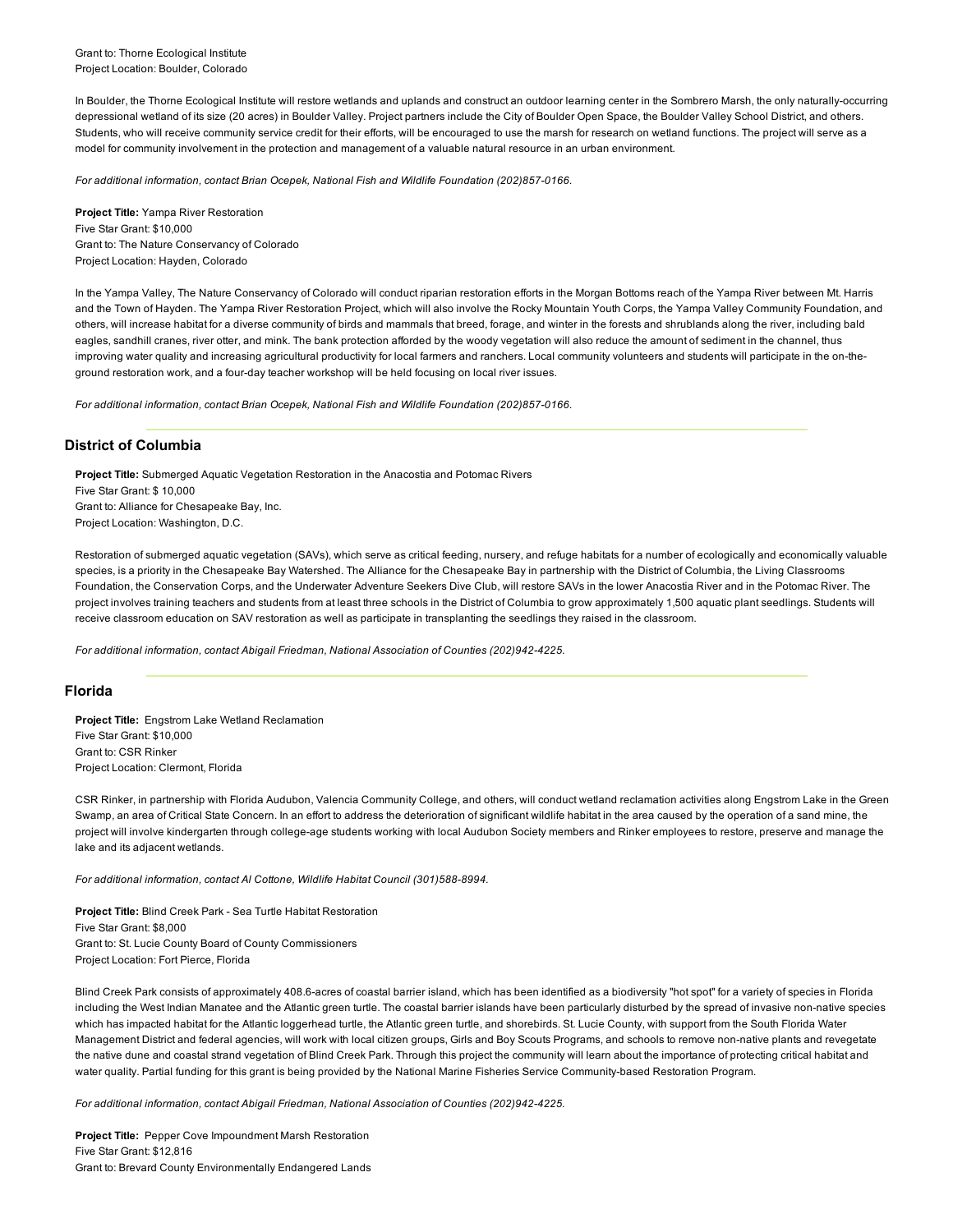#### Project Location: Melbourne Beach, Florida

Brevard County Environmentally Endangered Lands, along with the Florida Institute of Technology, the Marine Resources Council and others, will enhance wildlife habitat on the Pepper Cove impoundment located on the barrier island of Brevard County. The project partners will re-connect this historic salt marsh to the Indian River Lagoon in an effort to increase the area's biodiversity and improve its water quality. Local community volunteers will assist in the on-the-ground restoration work, and graduate students from Florida Tech will assist with the collection of data critical for developing and implementing the restoration plan. Partial funding for this grant is being provided by the National Marine Fisheries Service Community-based Restoration Program.

For additional information, contact Brian Ocepek, National Fish and Wildlife Foundation (202)857-0166.

Project Title: Wellspring Wetland Restoration Initiative Five Star Grant: \$8,000 Grant to: North Florida Educational Development Corporation Project Location: Quincy, Florida

The North Florida Educational Development Corporation, partnering with the City of Quincy, Florida Department of Environmental Protection, and others, will employ atrisk youth during a six-week summer session to restore wetlands along Quincy Creek. The wetlands are located along a three-acre former industrial site that is currently being redeveloped as an organic food processing plant. Youth will remove large debris, trash, and invasive non-native plants that have overtaken the area. In addition to the work experience and job skills gained, the Florida Department of Water Management and the Florida Agricultural and Mechanical College Institute of Environmental Equity and Justice will provide an environmental education component to the project. In the long term, the area is envisioned to serve as the City of Quincy's only downtown park, a place where the citizens can walk, bicycle, enjoy the outdoors, and come together for community events.

*For additional information, contact Abigail Friedman, National Association of Counties (202)9424225.*

Project Title: Frannie's Preserve Invasive Species Control Five Star Grant: \$5,000 Grant to: Sanibel-Captiva Conservation Foundation Project Location: Sanibel, Florida

The Sanibel-Captiva Conservation Foundation will eradicate invasive plant species from Frannie's Preserve, a 167-acre tract of undeveloped land along the Sanibel River that contains some of the most important wetland and riparian areas on Sanibel Island. Frannie's Preserve was purchased by the Foundation as the keystone property of a larger conservation effort by the Foundation and the City of Sanibel known as the Sanibel River Corridor Acquisition and Restoration Project. Project partners include the City, USDA-Natural Resource Conservation Service, Charlotte Harbor National Estuary Program and the Ding Darling National Wildlife Refuge. Signs will be placed at highly visible locations (e.g., a public beach access, a parking area and two well-traveled bike paths) to explain to the community the threats invasive plants pose to native wildlife and the importance of the restoration activities. Funding for this grant is being provided by the Gulf of Mexico Program, which is a partnership underwritten by EPA.

For additional information, contact Brian Ocepek, National Fish and Wildlife Foundation (202)857-0166.

## Georgia

Project Title: Active Riparian Commensal Habitat (ARCH) Education Network Five Star Grant: \$10,000 Grant to: Chattahoochee High School Project Location: Alpharetta, Georgia

Chattahoochee High School students in partnership with Fulton County Government, Georgia Institute of Technology, and other private and state organizations, will construct a wetland treatment system as part of a larger Active Riparian Commensal Habitat Education Network to raise awareness about habitat and water quality protection in the Chattahoochee River Watershed. The overall project will involve building an education center that will include constructed wetlands, environmental education stations, amphitheatre, and stormwater treatment pond. The area will be an outdoor classroom for the community and the school. Students will be involved in project design, site plan layout, tree protection, and wetland planting activities.

*For additional information, contact Abigail Friedman, National Association of Counties (202)9424225.*

#### Hawaii

Project Title: Hanalei Watershed Riparian Restoration Five Star Grant: \$13,000 Grant to: Hanalei Heritage River Program Project Location: Hanalei, Hawaii

The Hanalei Heritage River Program, in partnership with the University of Hawaii, the Hanalei National Wildlife Refuge and others, will develop riparian restoration techniques for the lower Hanalei River watershed in order to reduce significant bank erosion and flood damage caused by non-native riparian weeds. Project partners will remove these exotic species and plant native vegetation using several different experimental techniques. The local school and community groups will derive educational benefits by participating in the propagation and planting of the native riparian plants, monitoring of experimental areas, and interpretation of the river and riparian vegetation. The results of the work will be used to develop and implement a comprehensive riparian management plan for the Hanalei River, an American Heritage River. Partial funding for this grant is being provided by the National Marine Fisheries Service Communitybased Restoration Program.

For additional information, contact Brian Ocepek, National Fish and Wildlife Foundation (202)857-0166.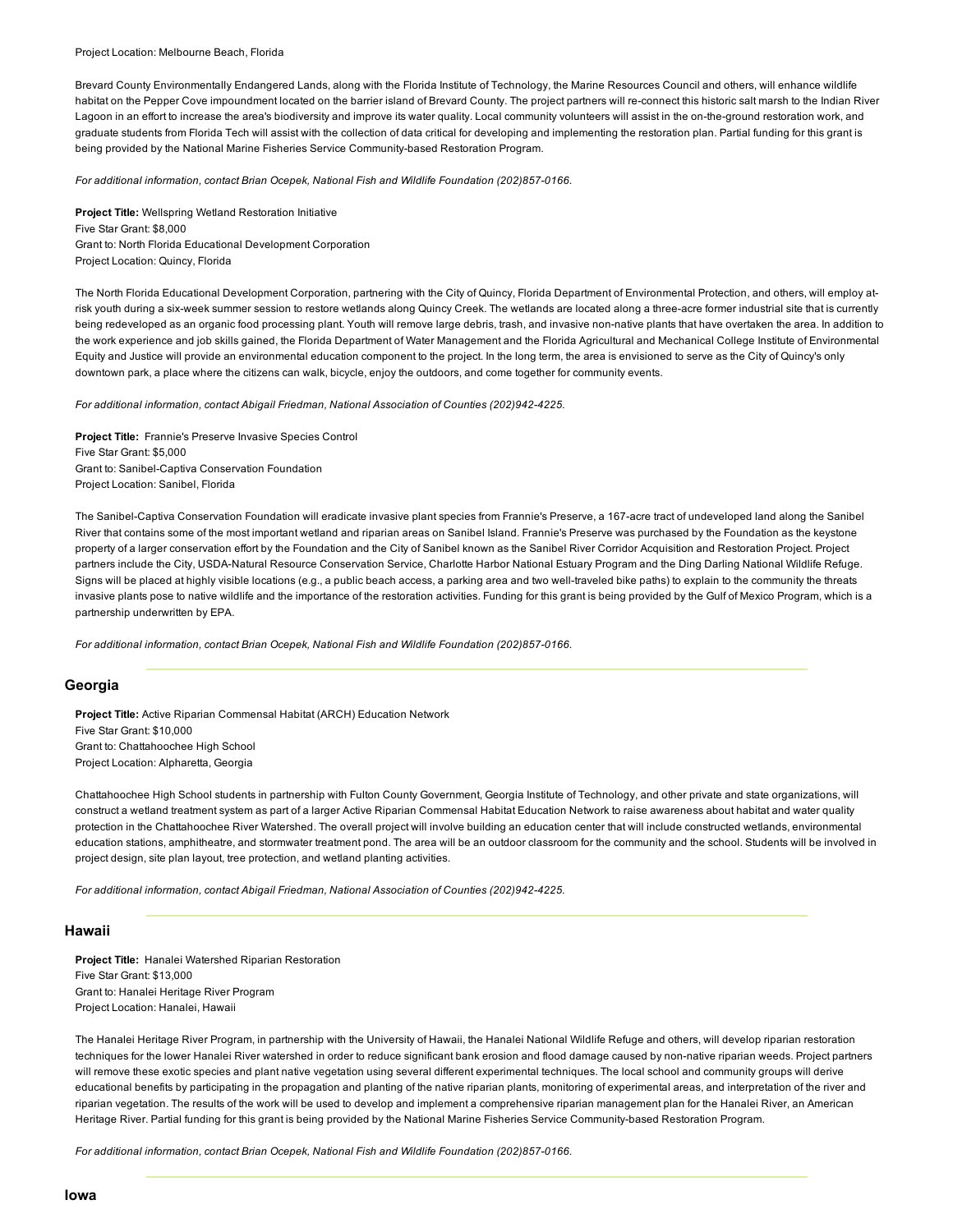#### Iowa

Project Title: Nahant Marsh Restoration and Educational Field Station Five Star Grant: \$10,000 Grant to: River Action, Inc. Project Location: Davenport, Iowa

In Davenport, River Action, Inc. will undertake on-the-ground restoration work as well as conservation education activities at the Nahant Marsh, a unique 513-acre urban wetland locatd adjacent to the Mississippi River in the southwest corner of the city. Restoration of the wetlands is an integral part of the management plan for cleaning up this contaminated "brownfield" site. Project partners, including the City of Davenport, the Scott County Regional Authority, local schools and others, will plant native trees and shrubs in order to improve the water quality and wildlife habitat of the marsh, and will renovate an existing building at the site into a classroom and research laboratory for educational programming for all levels of students. Local community residents will be informed about the importance of wetlands through the use of a public-access boardwalk and interpretive signs.

*For additional information, contact Brian Ocepek, National Fish and Wildlife Foundation (202)8570166.*

#### Idaho

Project Title: Winchester Lake and Upper Lapwai Creek Watershed Restoration Five Star Grant: \$11,243 Grant to: Nez Perce Tribe Project Location: Winchester, Idaho

The Nez Perce Tribe, with assistance from Winchester State Park, Palouse Audubon and others, will restore 11 acres of a wetland meadow on Tribal land within the Winchester Lake and Upper Lapwai Creek Watershed. Project partners will enhance wildlife habitat through the reintroduction of native herbs and shrubs, the removal of invasive grasses, the creation of vegetated buffers, and the construction of bird nesting boxes for migratory songbirds. The partners will also educate members of the local community about ongoing watershed restoration efforts by erecting interpretive signs on an old Tribal trail along the creek. A volunteer monitoring effort will be coordinated among the Tribe's Water Resources Division and local landowners after the restoration work is completed.

For additional information, contact Brian Ocepek, National Fish and Wildlife Foundation (202)857-0166.

Project Title: Plant a Tree, Save a Fish Project Five Star Grant: \$12,273 Grant to: Earth Conservation Corps-Salmon Corps Project Location: Lewiston, Idaho and Toppenish, Washington

The Earth Conservation Corps-Salmon Corps, in partnership with the Nez Perce Tribe, Umatilla Tribe, Grays Harbor College and others, will restore riparian habitat along the mainstem of the Yakima River and the confluences of the Clearwater and Snake Rivers. Partners in this "Plant a Tree, Save a Fish" project will propagate and plant 3,000 native willow, dogwood, and cottonwood trees on the riverbanks and in greenhouses on the campuses of local high schools and universities. The project will provide increased awareness of the characteristics and value of a healthy riparian community, as well as ecosystem protection, to students, teachers, and local citizens. Partial funding for this grant is being provided by the National Marine Fisheries Service Community-based Restoration Program.

For additional information, contact Brian Ocepek, National Fish and Wildlife Foundation (202)857-0166.

### Illinois

Project Title: Oak Openings Riparian Restoration Five Star Grant: \$10,000 Grant to: Liberty Prairie Conservancy Project Location: Grayslake, Illinois

In Grayslake, the Liberty Prairie Conservancy will undertake restoration efforts on an intermittent stream that flows from the Oak Openings Illinois State Nature Preserve in the Bull Creek Watershed. The Preserve provides critical habitat for two state endangered birds, the yellowheaded blackbird and the great egret. In addition to the onthe-ground restoration work, the project partners, including the Illinois Department of Natural Resources, Warren Township High School and others, will also create a selfguided interpretive trail through the area and work with adjacent landowners and local youth to establish a community watershed education program.

For additional information, contact Brian Ocepek, National Fish and Wildlife Foundation (202)857-0166.

Project Title: R.E.S.T.O.R.E. Wetland Restoration and Outdoor Classroom Five Star Grant: \$7,634 Grant to: Riverdale School District Project Location: Port Byron, Illinois

Sponsored by Riverdale School District and in partnership with the Golden Seed Company, the Riverdale Parent Teacher Association and others, the RESTORE project (Riverdale Environmental Schoolyard Teams for Outdoor Restoration Explorations) is an innovative, collaborative conservation project that will enhance student academic performance and provide a greater understanding of local wildlife and environmental issues. The project partners will construct a wetland on the school property where students, teachers and the community can conduct hands-on learning about water, wildlife, the environment, and conservation. In particular, teachers will use the wetland to integrate teaching across multiple disciplines including science, math, social studies and the arts.

For additional information, contact Brian Ocepek, National Fish and Wildlife Foundation (202)857-0166.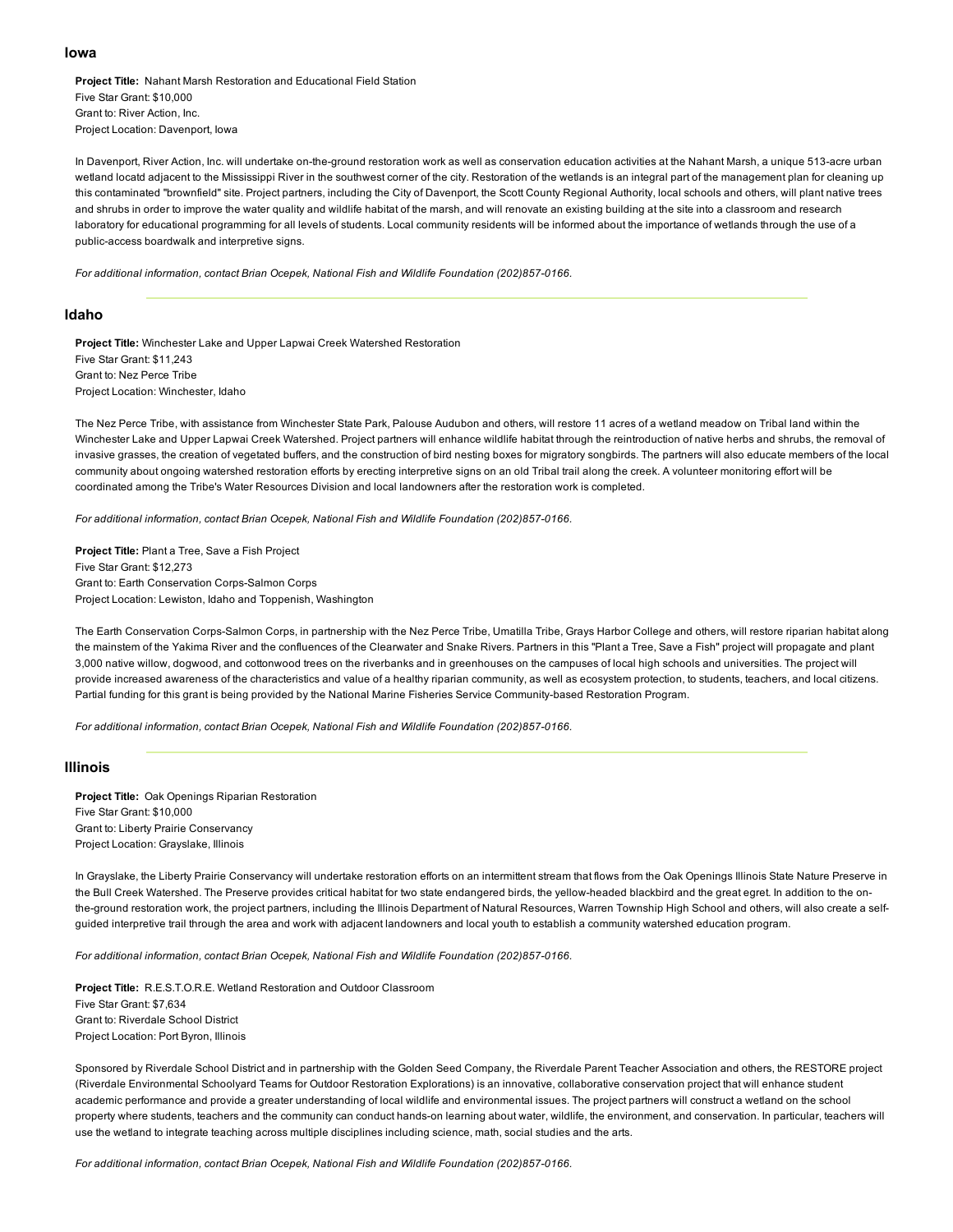## Indiana

Project Title: White River Riparian Restoration Five Star Grant: \$9,960 Grant to: Indiana University, Research and Sponsored Programs Project Location: Indianapolis, Indiana

In downtown Indianapolis, Indiana University/Purdue University will restore native plant communities along 8½ acres of the White River and create an outdoor classroom in order to complete the last key component of a conservation corridor through Marion County. Project partners, including the Indiana Department of Environmental Management, the City of Indianapolis Department of Public Works and others, will work with local students and community members in the planting, maintenance, and monitoring of the project. Teacher workshops will be held in order to promote the integration of conservation education and experiential learning into middle and high school curricula.

For additional information, contact Brian Ocepek, National Fish and Wildlife Foundation (202)857-0166.

Project Title: Wabash River Corridor Riparian Restoration Five Star Grant: \$10,000 Grant to: Eli Lilly and Company Project Location: Lafayette, Indiana

Eli Lilly and Company will work with Purdue University, the Tippecanoe County Historical Society and others to restore riparian vegetation along a 1.75-mile stretch of the Wabash River located on Eli Lilly's wildlife habitat acreage. The goal of the project is to reestablish permanent riparian vegetation that will help protect the river bank, slow the natural erosion processes, reestablish Indiana native wildflower and prairie species, and provide an attractive natural area for future recreational use. The project will compliment upstream restoration efforts that have been enrolled in the USDA Buffer Strip Program, and will be integrated into local school environmental education curricula.

For additional information, contact Al Cottone, Wildlife Habitat Council (301)588-8994.

### Louisiana

Project Title: Lake Pontchartrain Marsh Restoration Five Star Grant: \$10,000 Grant to: Southeast Louisiana National Wildlife Refuges Project Location: Lacombe, Louisiana

St. Tammany Parish and the Southeast Louisiana National Wildlife Refuges will restore wetlands along the northern shores of Lake Pontchartrain in the second phase of a larger effort to stabilize the eroding shoreline of the lake. Other project partners include the Louisiana Department of Natural Resources, the Youth Challenge Program and the Friends of Southeast Louisiana Refuges. The partners will re-vegetate 13 acres of coastal wetlands along the shoreline that were created during the first phase of the overall project. Local community volunteers, area youth, and environmental education groups will monitor the results of the project annually thereafter. The project will reduce shoreline erosion, improve water quality, and provide significant increases in submerged aquatic vegetation in the area. Funding for this grant is being provided by the Gulf of Mexico Program, which is a partnership underwritten by EPA, and Lockheed Martin Corporation, whose employees will also participate in the restoration work.

*For additional information, contact Brian Ocepek, National Fish and Wildlife Foundation (202)8570166.*

Project Title: Jefferson Parish Marsh Restoration Five Star Grant: \$10,000 Grant to: Jefferson Parish Environmental and Development Control Project Location: New Orleans, Louisiana

Jefferson Parish Environmental and Development Control will work with the Louisiana Army National Guard, the Texaco Corporation and others to restore coastal wetlands in Jefferson Parish. The project partners will use 200 tons of recycled Christmas trees to construct wave breaks along eroding shorelines and to fill abandoned, dead-end canals within the Barataria Basin, the fastest eroding area of Louisiana's coast. In ten years, the program has diverted over 500,000 Christmas trees from local landfills and used them to restore hundreds of acres of valuable wetlands, while saving valuable landfill space and increasing public awareness of the importance of wetland conservation. Funding for this grant is being provided by the Gulf of Mexico Program, which is a partnership underwritten by EPA, and the National Marine Fisheries Service Community-based Restoration Program.

For additional information, contact Brian Ocepek, National Fish and Wildlife Foundation (202)857-0166.

#### Maryland

Project Title: Eastern Neck National Wildlife Refuge Wetland Restoration Five Star Grant: \$10,210 Grant to: National Aquarium in Baltimore Project Location: Queen Anne's County, Maryland

The National Aquarium in Baltimore will work with the Chesapeake Bay Trust, the Aquarium Conservation Team and others to restore a fouracre salt marsh on the Eastern Neck National Wildlife Refuge. The project will establish a working partnership between community-based volunteer organizations and the scientific community to enhance salt marsh restoration efforts within the Chesapeake Bay. Project partners will train a dedicated corps of volunteers to collect and manage information on salt marsh restoration activities that can potentially be expanded to other restoration sites throughout the Chesapeake Bay.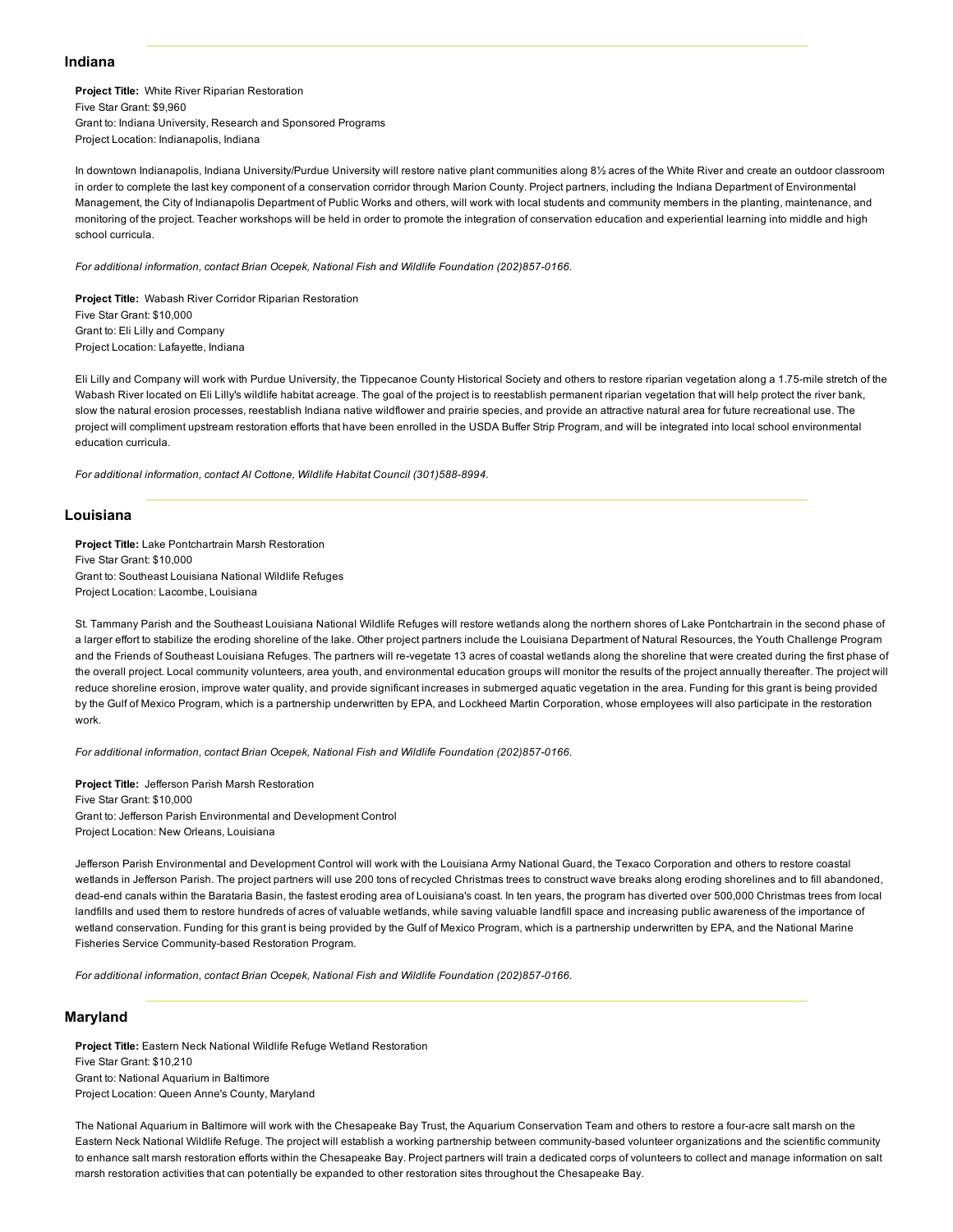For additional information, contact Brian Ocepek, National Fish and Wildlife Foundation (202)857-0166.

Project Title: Community-Based Coastal Bays Restoration Five Star Grant: \$10,000 Grant to: Assateague Coastal Trust Project Location: Ocean City, Maryland

The Assateague Coastal Trust will work with the Maryland Department of Natural Resources, the University of Maryland and others to restore wetlands and oyster habitat in Maryland's coastal bays. Project partners will train interested volunteers to become "oyster gardeners," who will subsequently create a sanctuary site near Ocean City where young oysters will be transplanted and their survival rates studied. University professors will oversee the workshops at which the volunteers are trained, and staff from the Trust will administer and monitor the project, the results of which will be published in the Trust's quarterly newsletter. Partial funding for this grant is being provided by the National Marine Fisheries Service Community-based Restoration Program.

*For additional information, contact Brian Ocepek, National Fish and Wildlife Foundation (202)857-0166.* 

#### **Massachusetts**

Project Title: Marstons Mills Herring Run Restoration Five Star Grant: \$12,800 Grant to: Three Bays Preservation, Inc. Project Location: Marstons Mills, Massachusetts

In Marstons Mills, Three Bays Preservation, Inc. will work with the Town of Barnstable, the Liberty Hall Club and others to continue efforts initiated in 1992 to maintain and improve the Marstons Mills River and its adjacent Middle Pond. The objectives of this year's project are to rebuild the river's 1,200 foot-long fishway in a location that allows migrating herring to pass through during times of low water levels and to construct a dam that will prevent the herring from passing into adjacent cranberry bog ditches where they often become trapped and die. The exclusion of the herring from the bogs will enable higher numbers of breeding fish to reach their spawning habitat in the Middle Pond. Partial funding for this grant is being provided by the National Marine Fisheries Service Community-based Restoration Program.

For additional information, contact Brian Ocepek, National Fish and Wildlife Foundation (202)857-0166.

## Michigan

Project Title: Central Lake Superior Watershed Partnership Youth Project Five Star Grant: \$10,000 Grant to: Michigan Works! The Job Force Board Project Location: Marquette, Michigan

Michigan Works! The Job Force has partnered with the Central Lake Superior Watershed Partnership, Northern Michigan University, and the Marquette Community Foundation to support 12 family court youth to work on high priority erosion sites in the Lake Superior Watershed. Erosion is noted as one of the major contributors of sediment which is damaging fish habitat in the area. In addition to gaining experience in restoration activities, the youth will also gain job skills training from student teachers at the University of Michigan. The overall project will provide atrisk youth and future teachers the opportunity to get involved with existing community efforts of the Central Lake Superior Watershed Partnership that will improve local watershed conditions and protect Lake Superior.

*For additional information, contact Abigail Friedman, National Association of Counties (202)9424225.*

# Mississippi

Project Title: Pelican Landing Coastal Wetland Restoration Five Star Grant: \$15,000 Grant to: City of Moss Point Project Location: Moss Point, Mississippi

The City of Moss Point will work with the Crosby Arboretum, Moss Point High School, the Nature Conservancy and others to restore a coastal wetland along the shoreline at Pelican Landing, a new conference facility that will serve as the focal point of an award-winning waterfront revitalization campaign. Students from Moss Point High School's "Tiger Tales" program, which provides educational and vocational training, will be involved in restoring native wetland plants to the site which had previously been used as a dumping ground for junked cars and other debris. Interpretive signs will allow the area to be used as an outdoor classroom for local students and visitors to learn about the diversity and benefits of coastal Mississippi wetlands. The project is considered the first significant step in the City's efforts to enhance the local economy through the revitalization of its waterfront. Funding for this grant is being provided by the Gulf of Mexico Program, which is a partnership underwritten by EPA, and the National Marine Fisheries Service Community-based Restoration Program.

For additional information, contact Brian Ocepek, National Fish and Wildlife Foundation (202)857-0166.

#### Missouri

Project Title: Green Center Urban Wetland Restoration Five Star Grant: \$10,000 Grant to: The Friends of the Green Center Project Location: University City, Missouri

In University City, the Friends of the Green Center will work with the Missouri Department of Conservation, the University City School District and others to restore wetland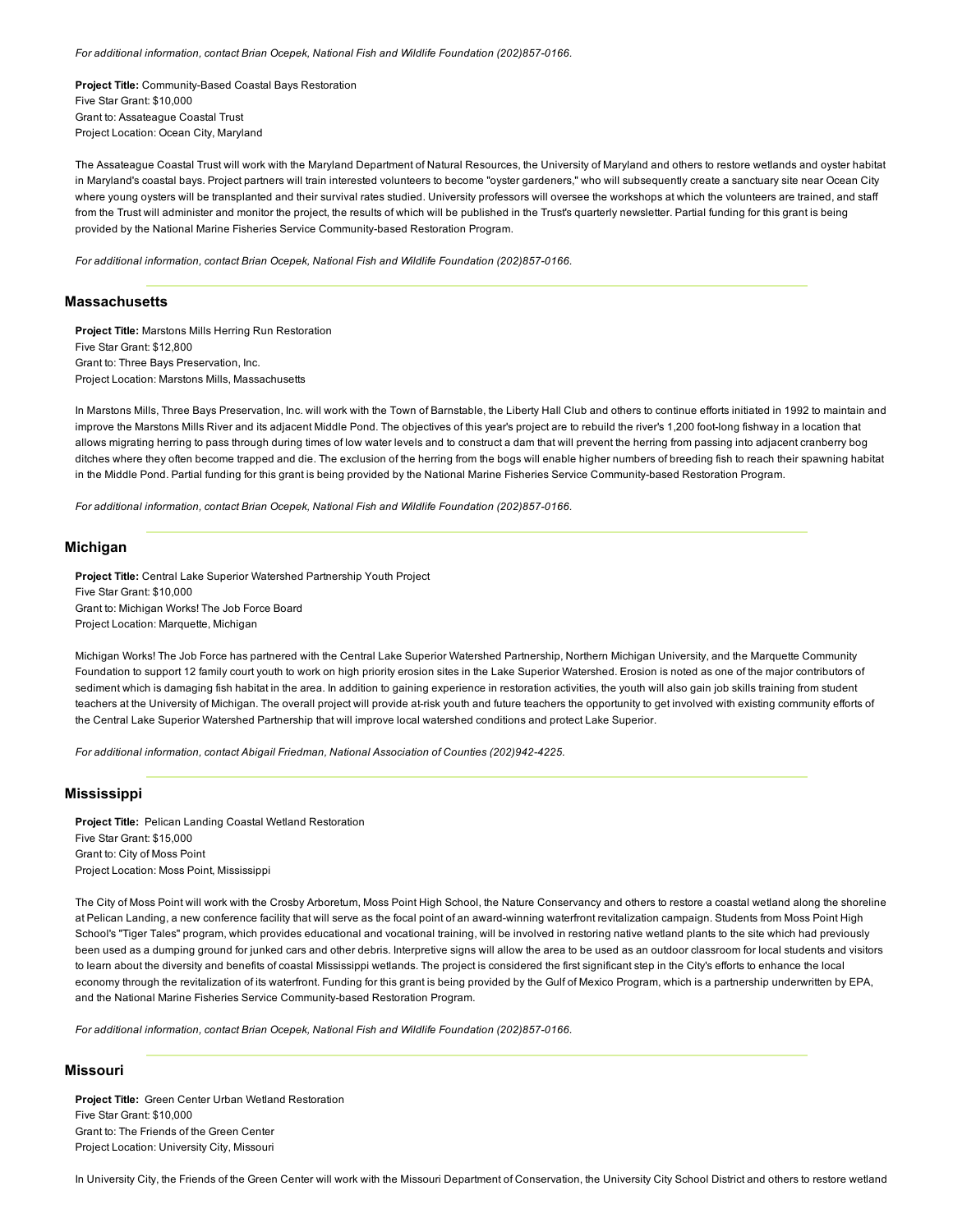and riparian habitat. The St. Louis inner-city wetland is part of the "triangle of special places" of the Green Center, a multi-site, geographically-linked outdoor classroom. This restored wetland will serve as an additional outdoor classroom space and regional resource to educate students and members of the community about the function and value of wetlands to filter runoff, provide habitat and stabilize riparian corridors in an urban environment.

*For additional information, contact Brian Ocepek, National Fish and Wildlife Foundation (202)857-0166.* 

### Montana

Project Title: Elk Creek Restoration Five Star Grant: \$10,000 Grant to: Lewis and Clark Conservation District Project Location: Augusta, Montana

The Lewis and Clark Conservation District will work in partnership with private landowners, teachers from Augusta school, Montana Department of Fish, Wildlife and Parks, and the U.S. Fish and Wildlife Service to restore three-miles of stream banks and one-and-one-half-miles of Elk Creek. The project will involve restoring and realigning the stream channel, as well as protecting and re-planting native vegetation along streambanks. In addition, private landowners and ranchers will have the opportunity to learn about long-term grazing management techniques to protect Elk Creek. Other community partners are the Augusta school students, who will help with revegetation work, including willow plantings and grass sod mat placement, and will also learn about stream restoration and protection issues in their classes.

*For additional information, contact Abigail Friedman, National Association of Counties (202)9424225.*

# Nebraska

Project Title: Saline Wetland Restoration and Interpretive Park Five Star Grant: \$10,000 Grant to: City of Lincoln, Public Works & Utilities Project Location: Lincoln, Nebraska

The City of Lincoln in partnership with Lancaster County, Lower Platte South Natural Resources District and a private landowner are working together to restore 54-acres of a saline wetland area. These wetlands, and the plants they support, are very rare in Nebraska and their restoration will expand current knowledge of saline wetland systems. In addition to completing the restoration, an interpretive trail that explains the origin and ecology of saline wetland systems, history of the salt industry in Lincoln, history of the railroad in Nebraska, and facts about wetland restoration methods will be developed and constructed.

*For additional information, contact Abigail Friedman, National Association of Counties (202)9424225.*

# New Jersey

Project Title: Great Egg Harbor River Wetland Restoration Five Star Grant: \$10,000 Grant to: South Jersey Land Trust Project Location: Pitman, New Jersey

The South Jersey Land Trust will work with the New Jersey Department of Environmental Protection, the New Jersey Conservation Foundation, Ducks Unlimited and others to restore 42 acres of wetland habitat within the Cedar Lake headwaters of the Great Egg Harbor Wild and Scenic River. The project will provide critical nesting and feeding habitat for various species of resident and migratory waterfowl and shorebirds. Project partners are actively promoting watershed protection in the local community through educational programs and by providing volunteer opportunities for residents to monitor the project site.

*For additional information, contact Brian Ocepek, National Fish and Wildlife Foundation (202)8570166.*

# New York

Project Title: Utica Marsh Restoration Five Star Grant: \$20,000 Grant to: Utica Community Action, Inc. Project Location: Utica, New York

Utica Community Action, Inc. will work with the Utica Area Chamber of Commerce, the Utica Zoo, New York Department of Environmental Conservation and others to restore the Utica Marsh and enhance public appreciation of this significant wetland. The marsh has been listed as one of the 100 best places to view wildlife in the state. Project partners will improve existing nature trails in order to make the entire trail network accessible to the public and develop a nature interpretation trail system for marsh visitors that will enhance public understanding of its value. Partners will also remove invasive plants, trash and other debris from the marsh to enhance its wildlife habitat value. In addition to promoting conservation education and tourism, the project will generate economic development opportunities for the local community.

For additional information, contact Brian Ocepek, National Fish and Wildlife Foundation (202)857-0166.

Project Title: Bronx River Restoration Five Star Grant: \$10,000 Grant to: New York Restoration Project Project Location: New York, New York

The Bronx River Restoration Project will be the first-ever joint national service project undertaken by over 60 state and local youth conservation corps from around the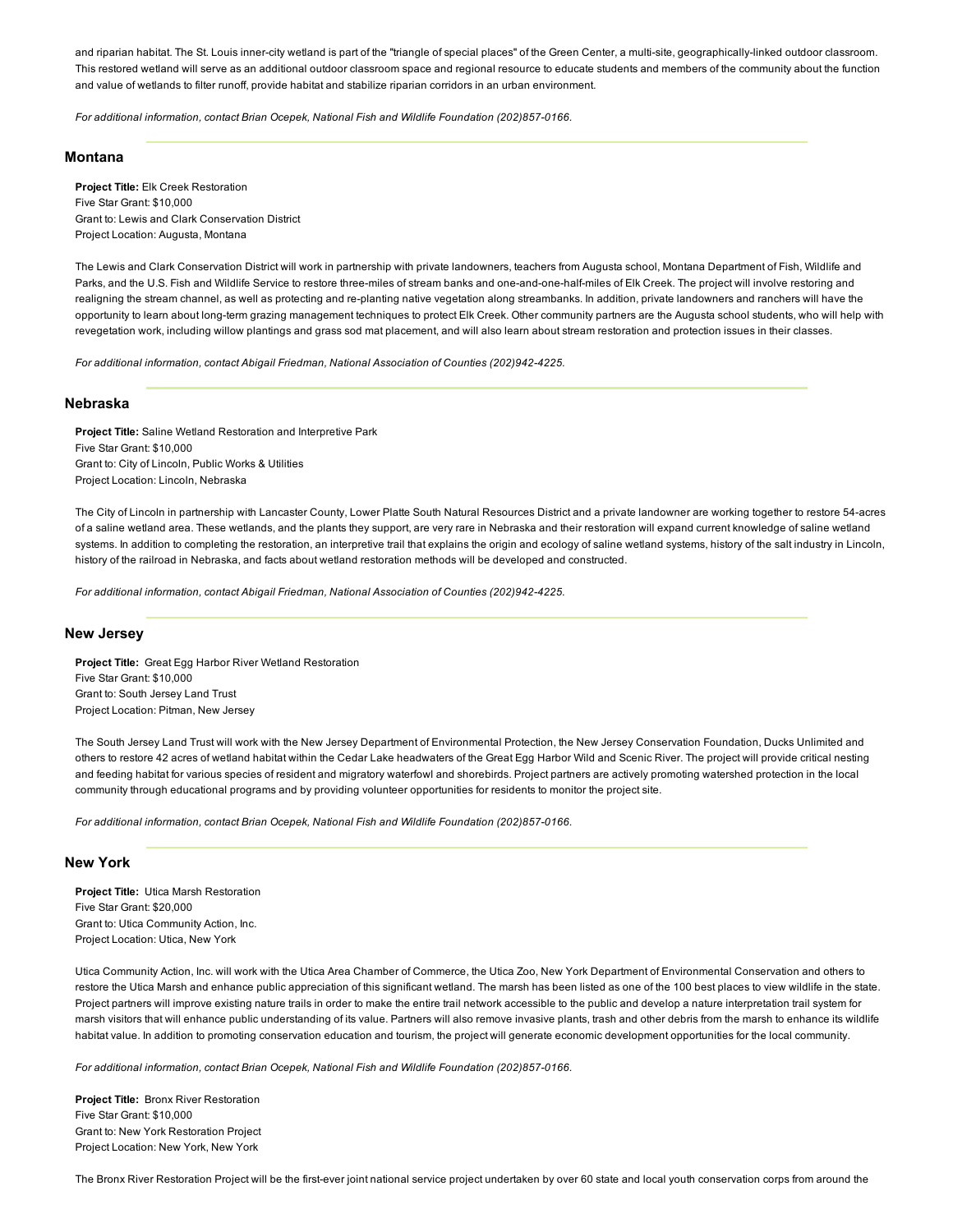country. The project will restore and revitalize a five-mile stretch of the Bronx River within the South Bronx Empowerment Zone, an impoverished area designated for special economic and social programs. This project is being sponsored by the New York Restoration Project which was founded by Bette Middler to carry out her dream of a cleaner and more beautiful New York. Project partners include the New York City Department of Parks and Recreation, National Association of Service and Conservation Corps, Partnership for Parks, Neighborhood Open Space Coalition as well as several corporations and foundations. Partial funding for this grant is being provided by the National Marine Fisheries Service Community-based Restoration Program.

*For additional information, contact Brian Ocepek, National Fish and Wildlife Foundation (202)857-0166.* 

# North Carolina

Project Title: New River Riparian Restoration Five Star Grant: \$10,000 Grant to: New River Community Partners Project Location: Sparta, North Carolina

The New River Community Partners will work with the New River State Park, North Carolina State University, Future Farmers of America, local schools and others to establish a demonstration site for streambank stabilization techniques along the New River, an American Heritage River. Eroding banks within New River State Park and elsewhere along the river constitute both a safety hazard to the general public and a sedimentation problem for fish habitat. As part of the overall effort, the project partners will implement workshops to educate local landowners on how to address similar problems with riverbanks along their own properties. Local high school students and members of a local community youth program will participate in the growing and planting of some of the native plants that will be used to anchor the streambank.

*For additional information, contact Brian Ocepek, National Fish and Wildlife Foundation (202)857-0166.* 

## Oklahoma

Project Title: Muscogee (Creek) Nation Outdoor Learning Center Five Star Grant: \$10,000 Grant to: Cross Timbers Resource Conservation and Development Project Location: Okmulgee, Oklahoma

The Cross Timbers Resource Conservation and Development Service will work with the Muscogee (Creek) Nation, the Okmulgee County Conservation District, federal agencies and others to restore a wetland and a riparian area that will be used as an outdoor learning center by the Muscogee (Creek) Nation. Historically the Mucogee (Creek) Nation has lived close to water and has developed culturally important uses for many aquatic plants. Much of their culture has disappeared with the loss of healthy wetland and riparian areas near their homes. Both tribal youth and elders will participate in the restoration of the wetland and stream bank areas, as well as in the development of interpretive signage in both English and Muscogee. The signs will include information on the tribe's earlier use of various plant species. The learning center will be a focal point for cultural learning and will offer the entire community the opportunity to enjoy nature while visiting a bit of the Muscogee (Creek) Nation's past heritage.

*For additional information, contact Abigail Friedman, National Association of Counties (202)9424225.*

### Oregon

Project Title: Ladd Marsh Wetland and Riparian Restoration Five Star Grant: \$10,000 Grant to: Training and Employment Consortium Project Location: La Grande, Oregon

The Training and Employment Consortium is working with Union County, Ducks Unlimited, the Grande Ronde Bird Club, state partners, and others to restore three-miles of riparian habitat, 500-acres of wetland habitat, and 154-acres of upland habitat in the Ladd Marsh Wildlife Area. The Ladd Marsh Wildlife Area, originally consisted of 240- acres of the last remaining wetlands in the area, now covers more than 3300-acres of wetlands, stream habitat and forests, and supports a variety of wildlife species. Restoration work will be completed by a paid youth crew, who receive restoration and general job skills training. In addition the project will involve a Community Day at Ladd Marsh to raise awareness and educate local citizens about the importance of wetlands protection.

*For additional information, contact Abigail Friedman, National Association of Counties (202)9424225.*

Project Title: Applegate Watershed Riparian Restoration Five Star Grant: \$10,000 Grant to: Applegate River Watershed Council Project Location: Jackson and Josephine Counties, Oregon

The Applegate Watershed Tree Planting and Riparian Restoration Program is a community-based program that targets treeplanting on private lands along rivers and streams in the Applegate Watershed. The Applegate River Watershed Council is working in partnership with landowners, Josephine and Jackson Counties, American Forests Global Releaf, state and federal agencies and others to plant 40,000 trees and shrubs in priority areas. Landowners and a variety of community and school groups will be involved in the actual planting events and learn about the importance of restoration activities. Additional educational activities for local citizens include lessons on monitoring tree growth and seed collection. Partial funding for this grant is being provided by the National Marine Fisheries Service Community-based Restoration Program.

*For additional information, contact Abigail Friedman, National Association of Counties (202)9424225.*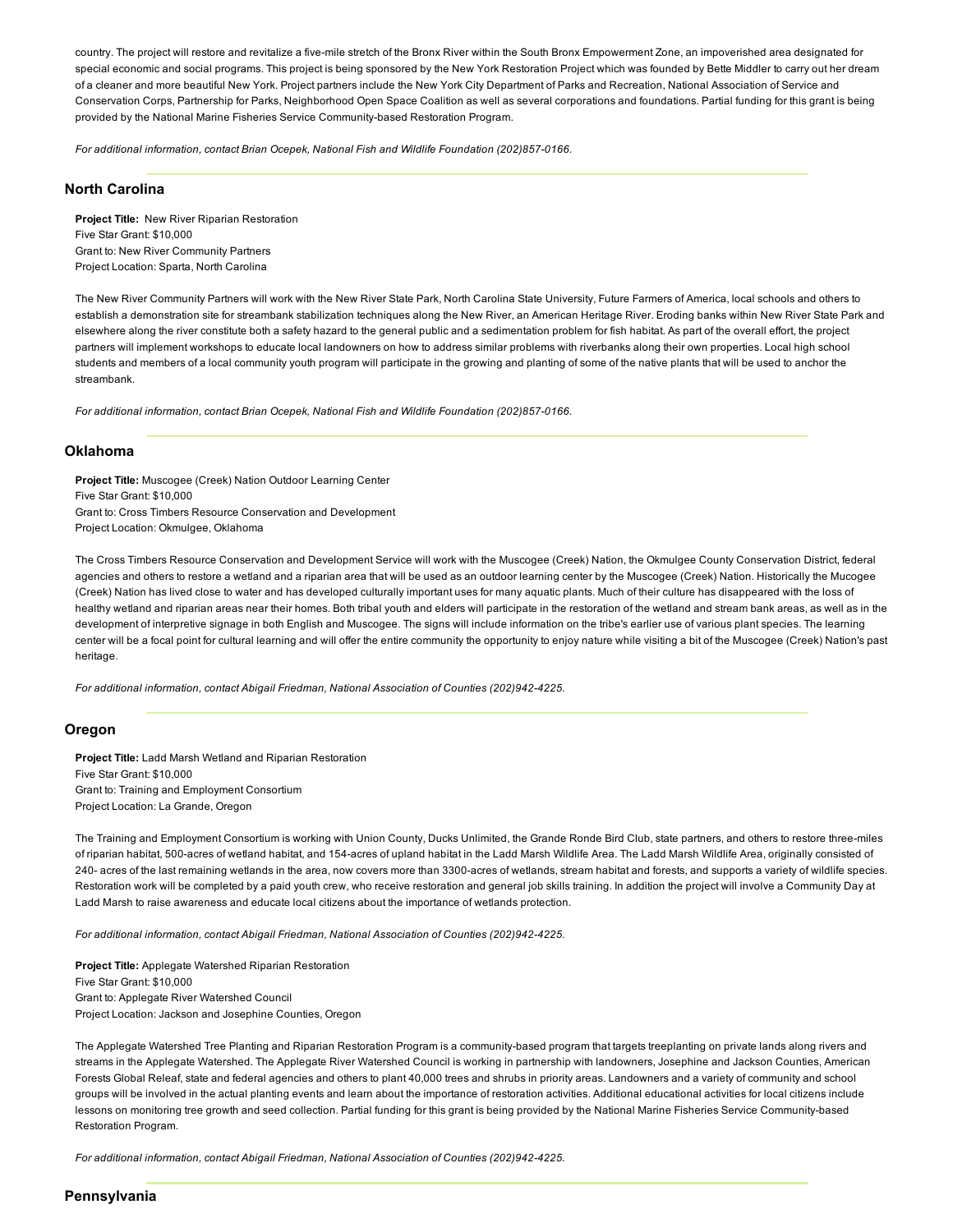## Pennsylvania

Project Title: Fairless Works Wetland Restoration Five Star Grant: \$10,000 Grant to: U.S. Steel-Fairless Works Project Location: Fairless Hills, Pennsylvania

Sponsored by U.S. Steel's Fairless Works, in partnership with the Pennsylvania Department of Environmental Protection, the Pennsbury School District, and others, the Fairless Works Wetland Restoration Project will improve wildlife habitat surrounding a ten-acre pond on the site of the facility. The pond itself will be deepened to provide additional fish habitat and improved water quality, and the on-the-ground restoration work along the banks will benefit local waterfowl and several endangered species. The project is part of a larger wildlife management plan implemented by the Fairless Works, and the project site will serve as an outdoor classroom for local school students and community residents to enhance their environmental education.

For additional information, contact Al Cottone, Wildlife Habitat Council (301)588-8994.

Project Title: Chartiers Creek Wetland and Riparian Restoration Five Star Grant: \$10,000 Grant to: Chartiers Nature Conservancy, Inc. Project Location: Pittsburgh, Pennsylvania

Chartiers Nature Conservancy, Inc. will work with the Bayer Corporation, St. Philip Elementary School, and others to restore wetland and riparian habitat along Chartiers Creek on CNC's 13acre Idlewood tract. The project will demonstrate how wetland and riparian enhancement can be accomplished in an urban setting. The project partners will also build a learning center, the first of four of its kind, that will serve as an outdoor environmental education facility to be used by local schools and community groups. The project is part of a larger effort by CNC to examine the ecological, economic, cultural, and aesthetic conditions of the entire Chartiers Creek watershed.

For additional information, contact Al Cottone, Wildlife Habitat Council (301)588-8994.

# South Carolina

Project Title: South Carolina Oyster Habitat Restoration Five Star Grant: \$10,000 Grant to: South Carolina Department of Natural Resources Project Location: Charleston, Beaufort and Georgetown, South Carolina

The South Carolina Department of Natural Resources will partner with the University of South Carolina, the South Carolina Coastal Conservation League and community volunteers to establish multiple demonstration projects to restore and enhance oyster habitat along the South Carolina coast. Through this effort, the partners hope to increase public awareness of the importance of oyster habitat for stabilizing shorelines, improving water quality and enhancing critical fish and wildlife habitat, in addition to the oyster's commercial value. This project will establish and train a core group of teachers, students and local citizens who will assist others in expanding oyster habitat restoration efforts throughout the coastal zone. Partial funding for this grant is being provided by the National Marine Fisheries Service Community-based Restoration Program.

For additional information, contact Brian Ocepek, National Fish and Wildlife Foundation (202)857-0166.

# Texas

Project Title: Koch Wetland Restoration Five Star Grant: \$10,000 Grant to: Koch Petroleum Group, L.P. Project Location: Corpus Christi, Texas

In Corpus Christi, the Koch Petroleum Group, L.P. will work with the Koch Wildlife Council, Robstown High School, and others, to restore 112 acres of wetlands near the Corpus Christi Refinery. Specific restoration activities will benefit several species of waterfowl, wading birds, and shorebirds, including whistling ducks, snowy plovers, and osprey. Additionally, visitors to the site will enter at a Wildlife Learning Center and will be able to visit the wetlands or and other habitat via improved trails, footbridges and observation platforms. Identification signs will educate visitors about the vegetation. Employees from KPG will participate in the restoration.

For additional information, contact Al Cottone, Wildlife Habitat Council (301)588-8994.

Project Title: Galveston Bay Wetland Restoration Five Star Grant: \$10,000 Grant to: Scenic Galveston, Inc. Project Location: Galveston County, Texas

Scenic Galveston will restore and enhance 16 acres of intertidal wetlands at the confluence of Highland Bayou and Galveston West Bay adjacent to Interstate 45. Project partners include the Gulf Coast Bird Observatory, the Galveston Bay Estuary Program, Texas Parks and Wildlife, Reliant Energy and others. Restoration work involves removing 1 acre of fill material, re-establishing wetland plants, and enhancing tidal flow to 15 acres of degraded wetlands to enhance its wildlife values. The project will further priority goals of the Galveston Bay Plan, a regional comprehensive management plan for the Galveston Bay System. Funding for this grant is being provided by the Gulf of Mexico Program, which is a partnership underwritten by EPA, and the National Marine Fisheries Service Community-based Restoration Program.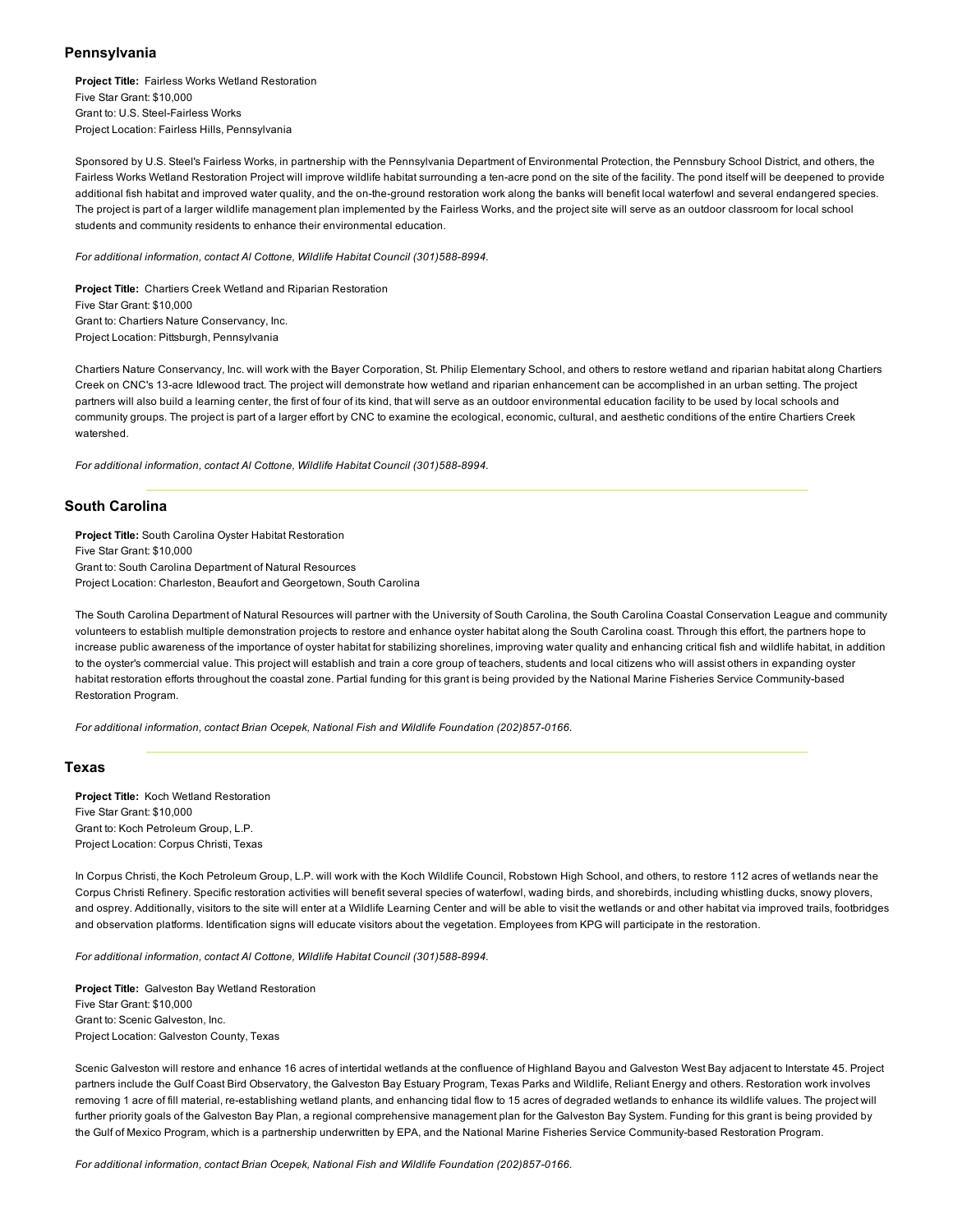Project Title: Little Linnville Wildlife Area Wetland Enhancement Five Star Grant: \$10,000 Grant to: Phillips Petroleum Company Project Location: Old Ocean, Texas

Phillips Petroleum Company will work with the Vernor Materials Company, the Sweeny and Wild Peach Independent School Districts, and others, to enhance wetlands in the Little Linnville Wildlife Area on the site of the Sweeny Refinery. The project will provide feeding and resting areas for waterfowl and shorebirds, and will serve as an outdoor classroom for use by local schools, community groups, and Phillips employees to enhance their environmental education. The school districts will develop educational curricula that will be used during tours of the site

For additional information, contact Al Cottone, Wildlife Habitat Council (301)588-8994.

# Vermont

Project Title: Bartlett Brook Riparian Restoration Five Star Grant: \$10,000 Grant to: Vermont Department of Environmental Conservation Project Location: South Burlington, Vermont

The Bartlett Brook Riparian Restoration project is the first phase of a two-phase demonstration project to restore water quality and wildlife habitat in a highly urbanized stream in South Burlington. The Vermont Department of Environmental Conservation will work with the City of South Burlington, the Vermont Youth Conservation Corps, local high school students and community volunteers to restore about 100 meters of the most eroded reach of the brook using innovative bio-engineering techniques. Among the project's many benefits, restoration of the brook will benefit a small population of Mottled Sculpin, a rare fish species in Vermont.

For additional information, contact Brian Ocepek, National Fish and Wildlife Foundation (202)857-0166.

## Virginia

Project Title: Potomac Basin Wetland Restoration Five Star Grant: \$10,000 Grant to: Alexandria Seaport Foundation Project Location: Alexandria, Virginia

The Alexandria Seaport Foundation will work with local at-risk youth and adult volunteers to build on past shoreline stabilization and wetlands restoration efforts on two highly polluted streams in the Potomac Basin and a section of the Potomac shoreline. Overall, the project will enhance and restore a total of 140-acres of streambank and 4,500-feet of tidal shoreline and is expected to result in significant reductions in sediment, nitrogen and phosphorous loadings to the Potomac River, an American Heritage River. Youth and community volunteers will aid in reseeding and planting water-filtering plants, cutting vines and other invasive non-native plant species, and planting trees. Some youth with special interests and needs will be offered an opportunity to become paid environmental apprentices, who will work on wetland projects, perform greenhouse duties, and work in Alexandria Seaport Foundation's water quality lab. Overall, the project will heighten the community's awareness of the values and functions of wetland and stream ecosystems through direct involvement in restoration activities. Partial funding for this grant is being provided by the National Marine Fisheries Service Community-based Restoration Program.

For additional information, contact Abigail Friedman, National Association of Counties (202)942-4225.

Project Title: Wyndham Forest/Twin Hickory Riparian Forestation and Protection Project Five Star Grant: \$9,000 Grant to: County of Henrico, Department of Public Works Project Location: Henrico County, Virginia

Henrico County will work with H. H. Hunt Corporation (a local developer), citizen groups and local high school students to reforest a two-acre riparian area located in a new housing subdivision in the Chickahominy River watershed. In addition to reforestation activities, a 100-foot buffer area along streams in the new development will be identified, protected and marked as an Environmental Protection Zone by volunteers. A brochure will be developed and distributed by H.H. Hunt Corporation to educate new homeowners on the importance of maintaining streambanks as a natural buffer to pollutants that might otherwise enter local streams. This project will be used as a model for protection of forested areas along streams in new and existing developments. It will also serve as a model for citizen education on the importance and need for riparian restoration and protection in the County.

*For additional information, contact Abigail Friedman, National Association of Counties (202)9424225.*

# Washington

Project Title: Methow Summer Restoration Team Five Star Grant: \$10,000 Grant to: The Methow Conservancy Project Location: Okanogan County, Washington

In this project at-risk high school students will be brought together with experienced restoration professionals to form a crew that will work on a variety of on-going restoration projects in the Methow Watershed. Restoration activities will include stream bank restoration, native seed collection, collecting data for long-term vegetation monitoring studies, and restoring vegetation on the 44-acre Winthrop National Fish Hatchery Site. The Methow Conservancy is partnering with a range of local, state and federal partners in this project including Methow Natives, Pacific Watershed Institute, Methow Valley School District, Okanogan County Job Corps, Methow Field Institute, Okanagan National Forest, the National Fish Hatchery, and Americorps.